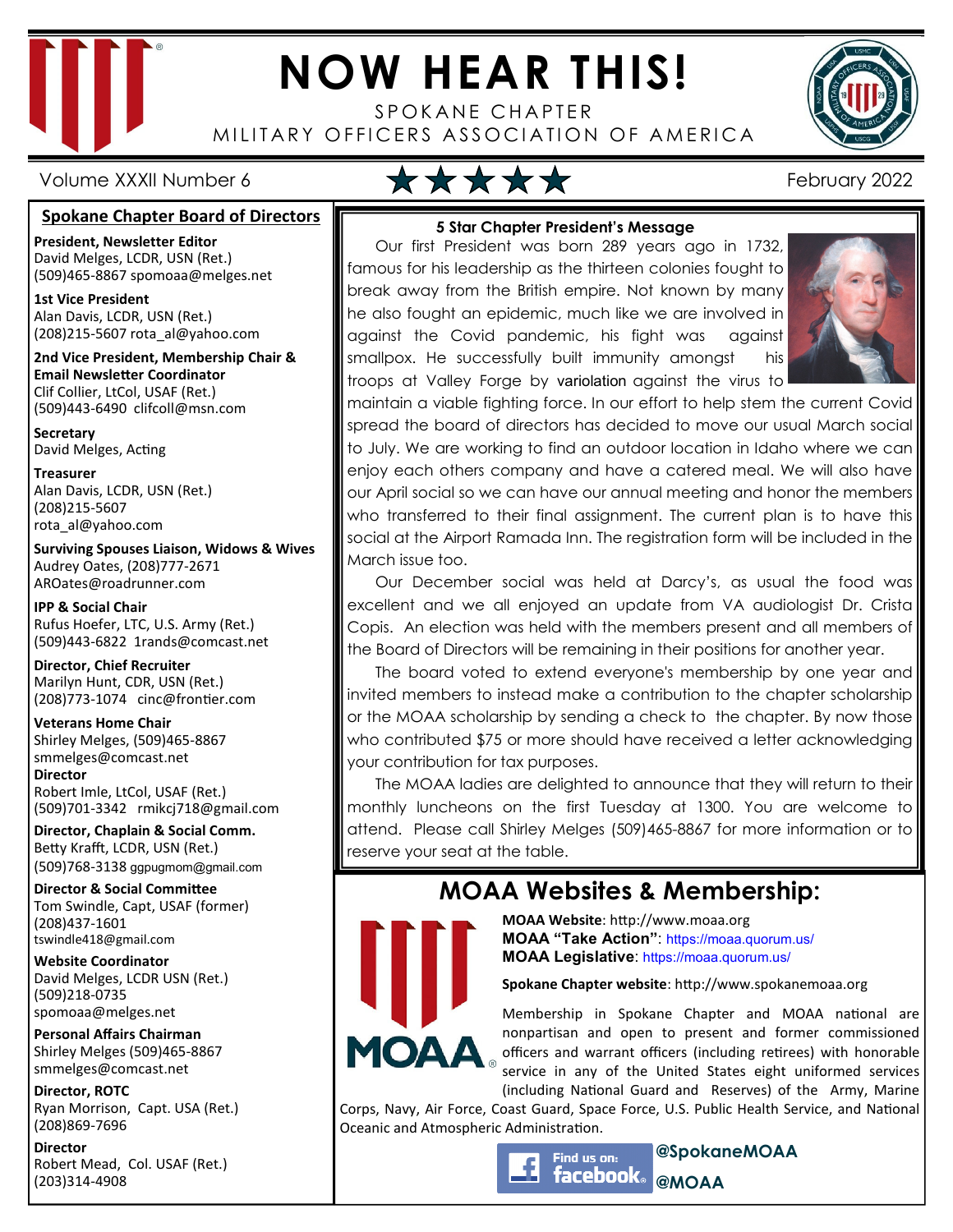| CONGRESSWOMAN CATHY MCMORRIS RODGERS<br>FIFTH DISTRICT, WASHINGTON<br><b>CHARLIE DURAÑONA</b><br><b>VETERANS/MILITARY LIAISON</b> | <b>Chapter Scoreboard 2021</b><br>JROTC Scholarship Funds (as of 1 November 2021) \$1392.00<br>Legislative Letters, Postcards, & Emails (as of 1 February<br>$2022$ :<br>2021 Total: 647 2022 Total: 83                                                                                                                                                                                  |  |  |
|-----------------------------------------------------------------------------------------------------------------------------------|------------------------------------------------------------------------------------------------------------------------------------------------------------------------------------------------------------------------------------------------------------------------------------------------------------------------------------------------------------------------------------------|--|--|
| $(509)$ 680-5583-C<br>$(509)$ 353-2374-O<br>10 N. POST STREET, SUITE 625<br>CHARLES.DURANONA@MAIL.HOUSE.GOV<br>SPOKANE, WA 99201  | 2022 Raffles:<br><b>MOAA Scholarship</b><br><u>APR:</u><br><b>Union Gospel Mission</b><br>JUN:<br>Meals on Wheels<br>JUL:<br>SEP:<br>Widows & Wives Wreaths Across America                                                                                                                                                                                                               |  |  |
| <u>Taps</u>                                                                                                                       | OCT:<br>Spokane Veterans Home<br>DEC:<br>COL Spady Koyama JROTC Scholarships                                                                                                                                                                                                                                                                                                             |  |  |
| <b>Francis Percy LTC USA (retired)</b>                                                                                            | <b>Widows &amp; Wives:</b>                                                                                                                                                                                                                                                                                                                                                               |  |  |
| <b>Leila L. Larson Surviving Spouse</b>                                                                                           | Homeless Vets \$199.00, & 627 items delivered.<br>December delivery included: 108 cans of tuna, 12 almond<br>butter, 12 peanut butter, 12 jelly, 24 Chef Boyardee & 3                                                                                                                                                                                                                    |  |  |
| <u>Welcome aboard:</u>                                                                                                            | men's slacks.<br>Spokane Veterans Home: \$100, & 3181 items delivered.                                                                                                                                                                                                                                                                                                                   |  |  |
| Jennifer Coles, COL, USAFR, (retired) & Craig,<br>they reside in Colbert, Washington                                              | December delivery included: 56 unfinished wood crafts,<br>727 new greeting cards, 10 tubes glitter, 37 CDs, 10 paint<br>brushes, 8 glitter glue, 36 acrylic paint, 6 misc craft, 46 hair<br>clips, 5 body products, 20 nail implements, and 2 shower<br>caps & 15 US Navy ball caps.<br>Meals on Wheels \$159.00<br><b>Wreaths Across America 114 wreaths</b><br>Christ Kitchen \$100.00 |  |  |
| Richard Baldwin, LCDR USN (retired) & Eleon-<br>ore, they reside in Nine Mile Falls, Washington                                   |                                                                                                                                                                                                                                                                                                                                                                                          |  |  |

## **Stamps, Cards, Gifts for Spokane Veterans Home**

Residents at the Washington State Spokane Veterans Home would appreciate used IPods, postage stamps, hair brushes, reading glasses, CDs, wall clocks with large numbers, plastic tube type hangers, unused greeting cards for birthdays, anniversary, sympathy etc., craft items, magazines, and new military hats of Army, DVD or Blue Ray movies, 3M Command hooks all sizes, baking mixes brownies, cookies, etc., travel type neck pillows, body wash. If you could donate any of these items, please call Shirley Melges at 509-465-8867.

## **Homeless Veterans Donations**

Canned meat, snack size chips, fruit cups or easy open cans, Spam, protein bars, full size and travel size hygiene items, XL white t-shirts, can soup, peanut butter, jelly.

**NOW HEAR THIS!** *Is published at least 6 times per year by the Spokane Chapter, Military Officers Association of America, P O Box 466, Veradale WA 99037. Editor: David Melges, spomoaa@melges.net, (509)218-0735. Advertising limited to members/spouses only. No subject matter that would preclude non-profit mailing.*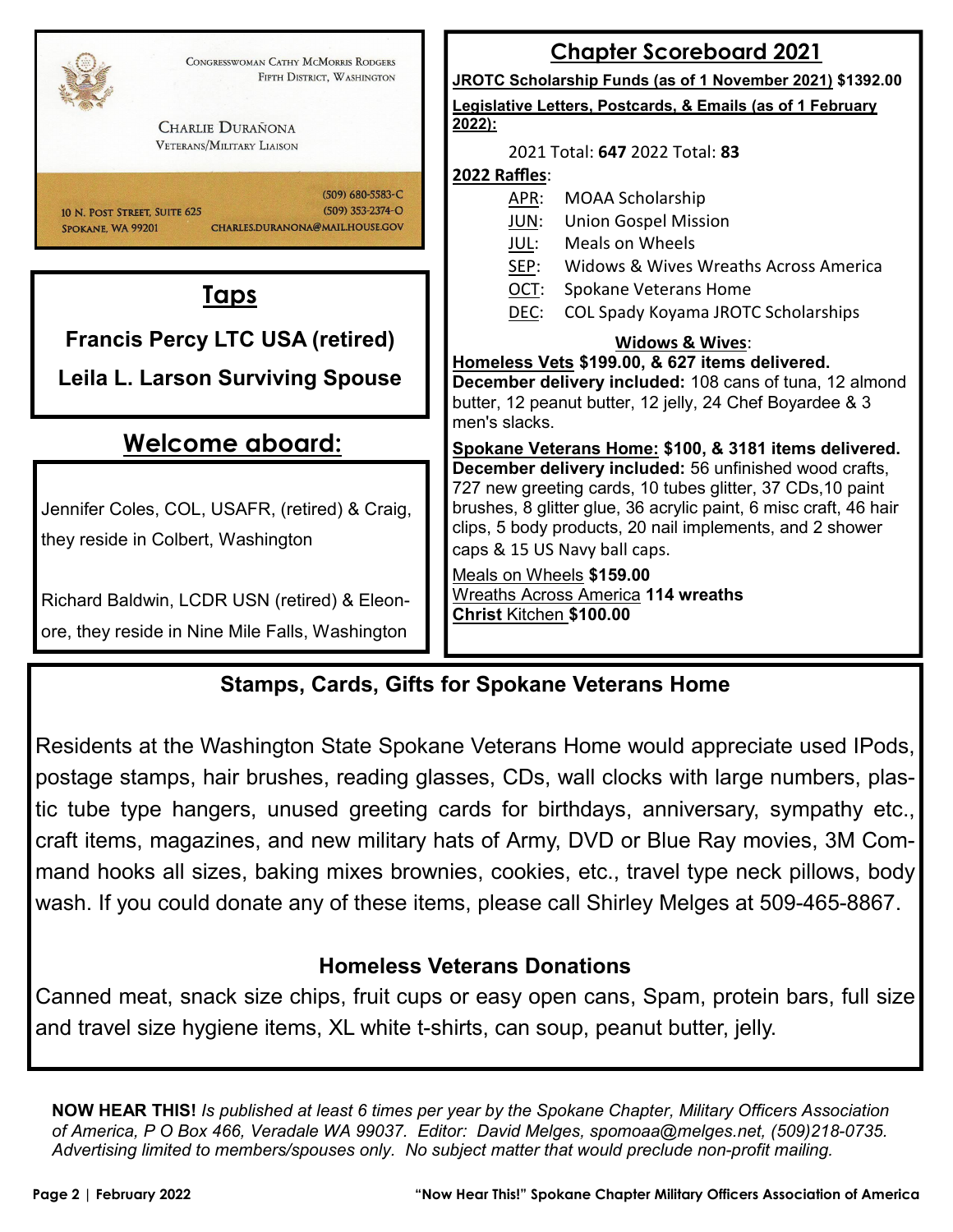## **LEGISLATIVE ACTION REPORT**

#### **Key Bills being considered by Congress**

Show your support for these bills by going to https://moaa.quorum.us/ Our chapter designation is *WA07,* which will be useful when using the MOAA website.  $\_$  , and the set of the set of the set of the set of the set of the set of the set of the set of the set of the set of the set of the set of the set of the set of the set of the set of the set of the set of the set of th

S. 3541: Health Care for Burn Pit Veterans Act

H.R. 6458: To amend title 38, United States Code, to eliminate the requirement to specify an effective period of a transfer of Post-9/11 educational assistance to a dependent.

H.R. 1836: Guard and Reserve GI Bill Parity Act of 2021

S. 3388: Veterans Benefits Improvement Act of 2021

H.R. 6124: VA Home Loan GRACE Act of 2021

S. 3293: Post-9/11 Veterans' Mental Health Care Improvement Act of 2021

S. 3147: Reservists Opportunity Act of 2021

H.R. 5758: COMFORT Act

S. 3016: Military FATIGUES Act of 2021

S. 3021: COMFORT Act of 2021

S. 3017: Veterans Dental Care Eligibility Expansion and Enhancement Act

S. 3003: Comprehensive and Overdue Support for Troops of War Act of 2021

H.R. 5607: Justice for ALS Veterans Act of 2021

S. 189: Veterans' Compensation Cost-of-Living Adjustment Act of 2021

S. 2786: Unlawful Turn-Aways Act of 2021

H.R. 5321: Unlawful Turn-Aways Act of 2021

H.R. 4880: Veterans' Prostate Cancer Treatment and Research Act

H.R. 4824: Stop Copay Overpay Act

S. 2508: Veterans and Consumers Fair Credit Act

S. 2513: Brian Neuman Department of Veterans Affairs Clothing Allowance Improvement Act of 2021

H.R. 4772: Mark O'Brien VA Clothing Allowance Improvement Act

H.R. 4769: Onward to Opportunity Act

S. 89: Ensuring Survivor Benefits during COVID-19 Act of 2021

H.R. 4633: To amend title 38, United States Code, to improve the repayment by the Secretary of Veterans Affairs of benefits misused by a fiduciary.

S. 2405: Commitment to Veteran Support and Outreach Act

S.J.Res. 15: Providing for congressional disapproval under chapter 8 of title 5, United States Code, of the rule submitted by the Office of the Comptroller of Currency relating to National Banks and Federal Savings Associations as Lenders.

H.R. 239: Equal Access to Contraception for Veterans Act

H.R. 3967: Honoring our PACT Act of 2021

H.R. 3793: Supporting Families of the Fallen Act

H.R. 3646: Reducing Barriers for Military Voters Act

H.R. 3486: Recognizing Military Service in PSLF Act

H.R. 3512: Healthcare for Our Troops Act

S. 1670: Credit for Caring Act of 2021

H.R. 3402: Caring for Survivors Act of 2021

The list continues, you can see them and comment on them by going to https://moaa.quorum.us/

 $\_$  , and the set of the set of the set of the set of the set of the set of the set of the set of the set of the set of the set of the set of the set of the set of the set of the set of the set of the set of the set of th

## **Legislative Contacts**

**President Joe Biden**  The White House 1600 Pennsylvania Ave. Washington DC 20500

### **Washington**

#### **Senator Patty Murray**

United States Senate 10 North Post St, Suite 600 Spokane WA 99201 (509)624-9515 Fax (509)624-9561

#### **Senator Maria Cantwell**

United States Senate 920 W. Riverside, Suite 697 Spokane WA 99201 (509)353-2507 Fax (509)353-2547

#### **Representative Cathy McMorris Rodgers**

United States House of Representatives 10 N. Post St, Suite 625 Spokane WA 99201 (509)353-2374 Fax (509)352-2412

## **Idaho**

**Senator Mike Crapo** United States Senate 610 W. Hubbard, Suite 209 Coeur d'Alene ID 83814 (208)664-5490 Fax (208)664-0889

**Senator Jim Risch** 

United States Senate 610 W. Hubbard, Suite 213 Coeur d'Alene ID 83814 (208)667-6130 Fax (208)765-1743

#### **Representative Russ Fulcher**

United States House of Representatives 1250 Ironwood Dr. Suite. 241 Coeur d'Alene ID 83814 (208)667-0127 Fax: (208)667-0310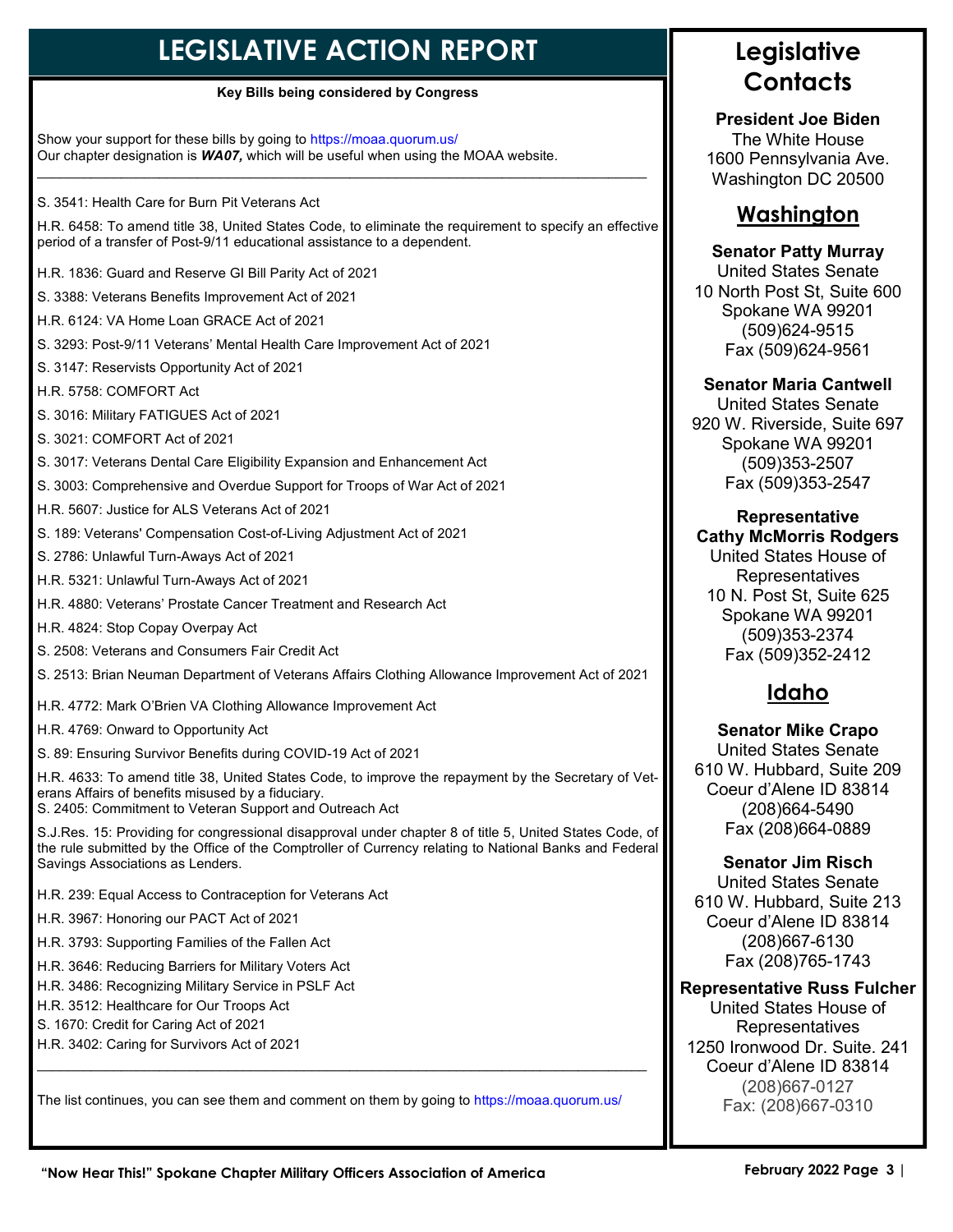| <b>Mailing Address</b><br>Spokane Chapter, MOAA<br>P.O. Box 466<br>Veradale WA 99037                                                                                                                                                                                                                                                                                                                                                                       |             | <b>Social Registration April 2022</b>                                                         | Please mail reservation early so we receive it no later than Tuesday, 19 April 2022<br>To cancel a reservation, contact Rufus Hoefer (509) 443-6822 NLT Wednesday, 21 April for a refund.                                                                          |
|------------------------------------------------------------------------------------------------------------------------------------------------------------------------------------------------------------------------------------------------------------------------------------------------------------------------------------------------------------------------------------------------------------------------------------------------------------|-------------|-----------------------------------------------------------------------------------------------|--------------------------------------------------------------------------------------------------------------------------------------------------------------------------------------------------------------------------------------------------------------------|
| <b>What's on the Menu:</b>                                                                                                                                                                                                                                                                                                                                                                                                                                 |             | <u>Date &amp; Times</u>                                                                       | <u>Location</u>                                                                                                                                                                                                                                                    |
| Chef carved NY Strip<br>Chicken Picatta<br>Fresh fruit & cheese platter                                                                                                                                                                                                                                                                                                                                                                                    |             | Sunday, 24 April 2022<br>Cost is \$28 per person                                              | Ramada Inn<br>8909 Airport Drive<br>Spokane                                                                                                                                                                                                                        |
| Signature Salad<br>Au gratin potatoes<br>Green beans<br>Tea or Coffee<br>Cash bar                                                                                                                                                                                                                                                                                                                                                                          |             |                                                                                               | Please reserve ____ places for the Sunday, 24 April social at<br>Ramada Inn Spokane. My check in the amount of $\frac{1}{2}$ is<br>enclosed (\$28 x __ number of reservations). Make check payable<br>to "Spokane Chapter MOAA" and mail to chapter mailbox above. |
| _Name: __________________________                                                                                                                                                                                                                                                                                                                                                                                                                          |             |                                                                                               | Member/Guest (circle one) Name: __________________________ Member/Guest (circle one)                                                                                                                                                                               |
| <b>IName: Example 2008</b>                                                                                                                                                                                                                                                                                                                                                                                                                                 |             |                                                                                               | Member/Guest (circle one) Name: ___________________________ Member/Guest (circle one)                                                                                                                                                                              |
| Name:                                                                                                                                                                                                                                                                                                                                                                                                                                                      |             |                                                                                               |                                                                                                                                                                                                                                                                    |
| Spokane Chapter, MOAA<br>P.O. Box 466,<br>Veradale WA 99037<br>Member Name:<br>(Please print clearly)<br>[ ] I would like to be added to the chapter email list. I specifically request to (check all that apply):<br>[] Receive the chapter newsletter by email<br>[ ] Receive important information in a timely manner.<br>  My email address is:<br>(Please print clearly)<br>[] My mailing address, email address, and/or phone number has changed to: |             | away, sell or trade anyone's email addresses.                                                 | <b>EMAIL REQUEST, CHANGE OF ADDRESS or PHONE, or TEMPORARILY AWAY:</b><br>Clip and complete this form and send it to the address on the left<br>NOTE: We do not send junk email or spam. Also, we do not give                                                      |
| Fill out and Mail to: Spokane Chapter<br>Military Officers Association of America<br>P.O. Box 466, Veradale WA 99037<br>Please Print or Type: NAME                                                                                                                                                                                                                                                                                                         | Join Today! | Regular Member: \$15/yr. or \$40 for 3 yrs.<br>Surviving Spouse: \$9/year or \$25 for 3 years | FREE Chapter Membership for NEW members thru 31 DEC 2022                                                                                                                                                                                                           |
|                                                                                                                                                                                                                                                                                                                                                                                                                                                            |             |                                                                                               |                                                                                                                                                                                                                                                                    |
|                                                                                                                                                                                                                                                                                                                                                                                                                                                            |             |                                                                                               |                                                                                                                                                                                                                                                                    |
|                                                                                                                                                                                                                                                                                                                                                                                                                                                            |             |                                                                                               |                                                                                                                                                                                                                                                                    |
|                                                                                                                                                                                                                                                                                                                                                                                                                                                            |             |                                                                                               |                                                                                                                                                                                                                                                                    |
|                                                                                                                                                                                                                                                                                                                                                                                                                                                            |             |                                                                                               |                                                                                                                                                                                                                                                                    |
| To join Spokane Chapter, MOAA, membership is required in MOAA national. I am / am not (circle one) a current member of MOAA national.<br>Membership in the Spokane Chapter and MOAA national is open to present and former commissioned officers and warrant officers<br>(including retirees) with honorable service in any of the United States seven uniformed services (including National Guard and Reserves) of                                       |             |                                                                                               |                                                                                                                                                                                                                                                                    |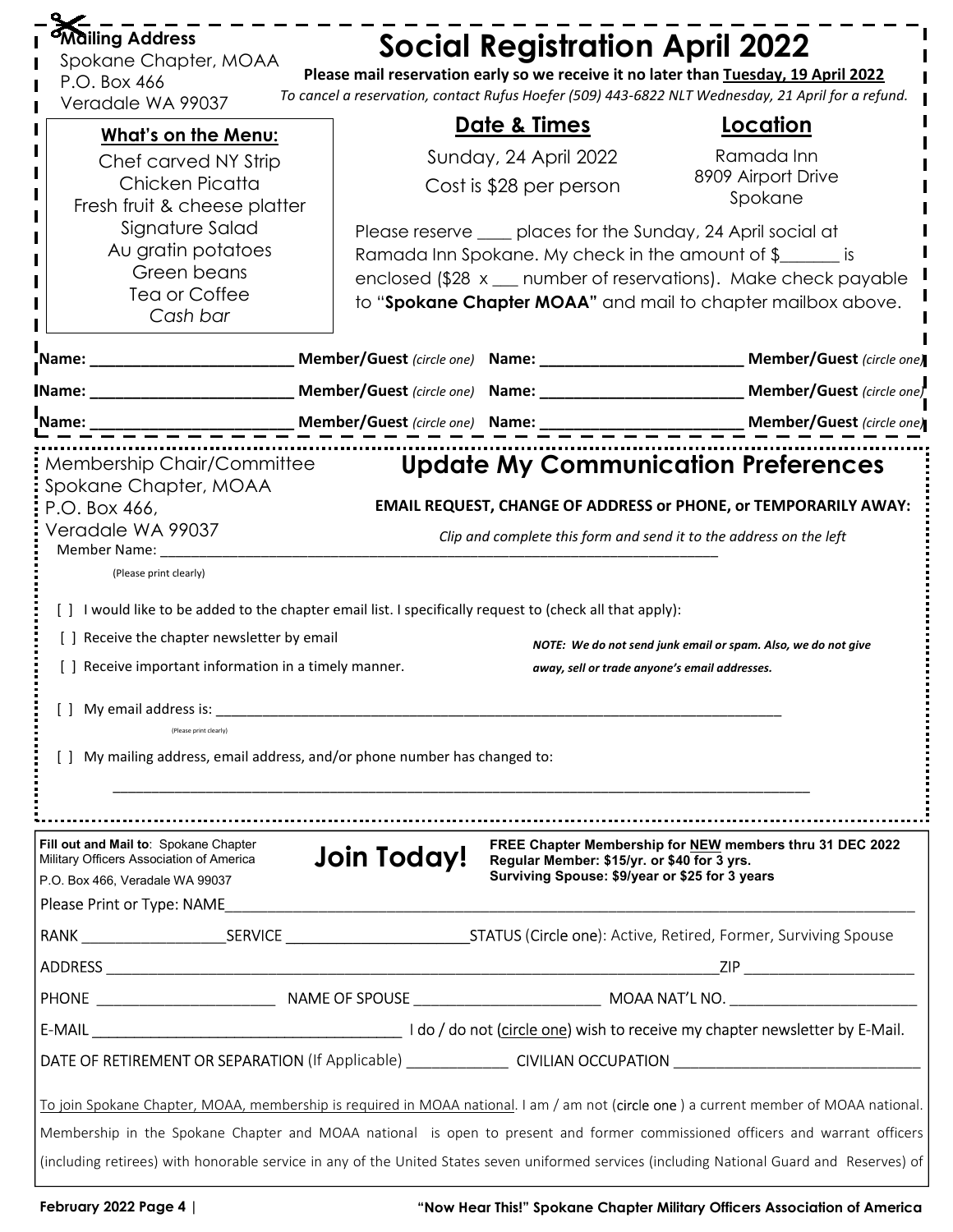## **Local Resources**

### **Washington Attorney General's Military & Veteran Legal Resource Guide**  This guide summarizes in one place some of the many

legal rights, protections, and resources available to Washington's military service members, veterans, and their families. It is designed to help promote awareness and understanding about the laws and protections among military service members, veterans, and others to help current and former military service members see the full benefit these laws provide.

The free guide can be downloaded at the following link http://www.atg.wa.gov/veteran-and-military-resources or received by mail via written request to the address below: Washington State Office of the Attorney General. Military & Veteran Assistance,800 5th Avenue, Suite 2000 Seattle, WA 98104

## **Casualty Assistance Officer Erica Kerin is the casualty assistance officer for Fairchild AFB and surrounding area.**

Bldg. 2040 at 7 W. Arnold St., (509)247-4488. *If you leave a message, she will call you back.* 

## **U.S. Air Force Legal Assistance Fairchild AFB Wing Headquarters (509)247-2838**

Legal Assistance: Tuesday & Thursday 0830-0930 Notary & Power of Attorney: Mon—Fri 0830-1600  *Call to find out if they can help with your legal* 

## **Chapter Spady Koyama JROTC Scholarship**

In past years we donate the December Social raffle proceeds to support the local high school JROTC graduates who will be continuing their education with a \$500.00 scholarship sent to the school they attend. I would encourage you to send a donation to the chapter. This scholarship enables us to further assist these deserving individuals further their education.

## **Expanded Commissary Shopping Privileges**

The Department of Defense expanded commissary shopping privileges in the U.S. effective 1 January 2020 as part of the Purple Heart and Disabled Veterans Equal Access Act of 2018, included in the John S. McCain National Defense Authorization Act for Fiscal Year 2019. **Access was expanded to include:**

- Veterans with service-connected disabilities
- Purple Heart recipients

• Former Prisoners of war, and Individuals approved and designated as the primary family caregivers of eligible Veterans under the Department of Veterans Affairs Program of Comprehensive Assistance for Family Caregivers

## **Are you eligible for your Veterans Health ID Card? https://www.va.gov/health-care/eligibility**

You can apply through one of the following methods if you meet eligibility requirements:

1. **Phone:** 877-222-8387, Monday through Friday, 8:00 a.m. to 8:00 p.m. ET to get help with your application.

2. **Mail:** Fill out the Application for Health Benefits (VA Form 10- 10EZ) and send to address in the instructions.

3. **In Person**: Fill out the Application for Health Benefits (VA Form 10-10EZ).

**With help of a trained professional:** You can work with a trained professional called an accredited representative to get help applying for health care benefits.